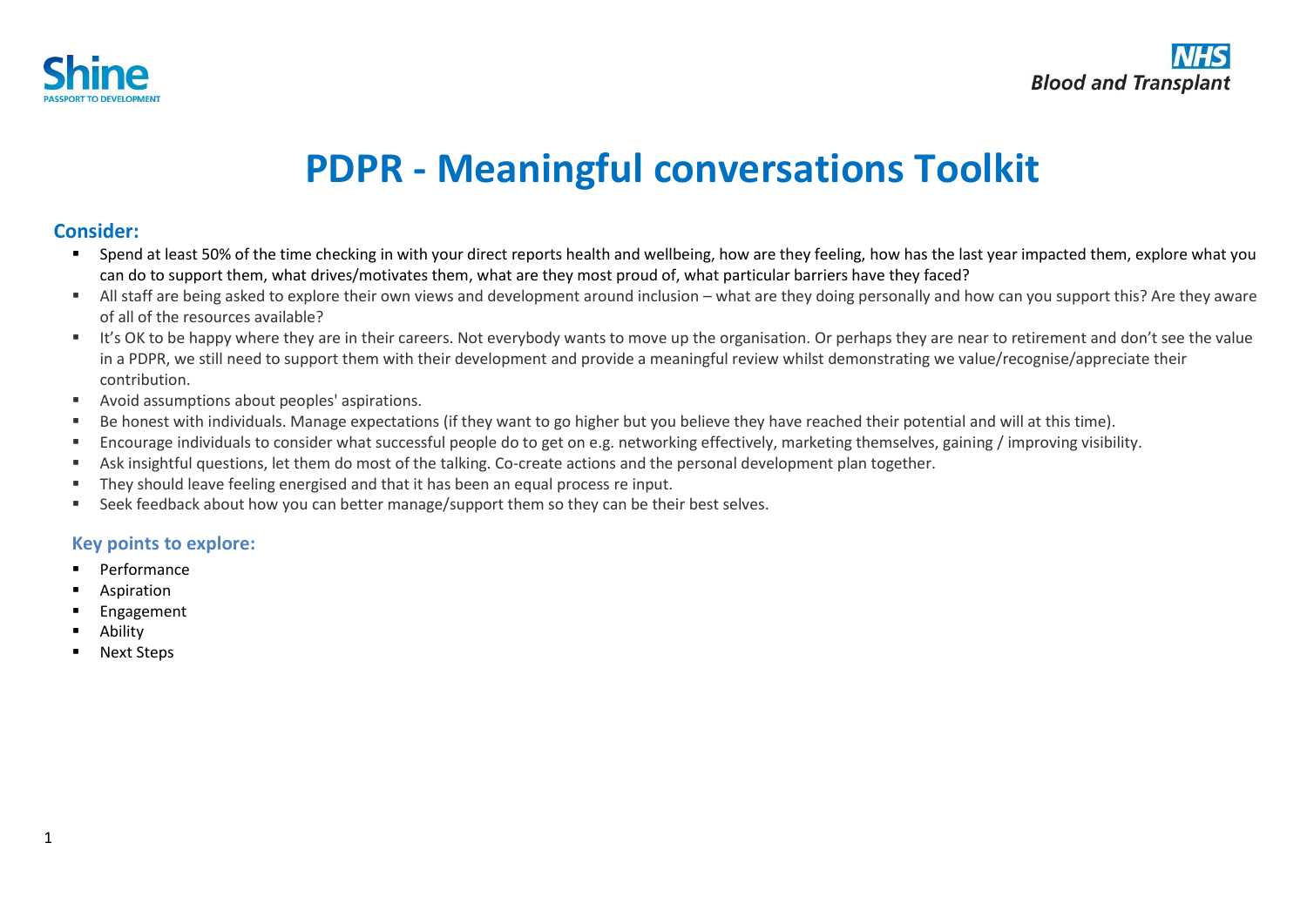

## **Performance in the current role**

- Demonstrated strengths & achievements over the past year?
- What does the individual view as their core strengths?
- What factors would enable the employee to realise more of their strengths?

CONSIDER USING THE SWOT ANALYSIS, A GREAT TOOL FOR MEANINGFUL CONVERSATIONS, WORK THROUGH IT TOGETHER. THIS WILL LINK TO ASPIRATIONS AND PERSONAL DEVELOPMENT PLAN.

### **Aspiration**

- How far does the individual's ambition currently extend?
- To what extent does the individual own and proactively seek out opportunities for learning, development and progression?
- What is the individual's historical track record of fulfilling their career ambitions?
- What are the individual's long term ambitions and what are the external factors that affect these?

### **Engagement**

- Does the individual apply discretionary effort without prompting (e.g. mentor co-workers outside their direct span of control/ help others with heavy workload).
- Do they demonstrate an emotional engagement with the organisation? How is this done?

CONSIDER USING THE MODEL OF SUSTAINED HIGH PERFORMANCE BELOW. EXPLORE EACH AREA AND ASK FOR A SCORE 1-10, EXPLORE IN MORE DETAIL HOW EACH IMPACTS THE OTHER AND WHAT NEEDS TO HAPPEN TO MOVE UP CLOSER TO 10.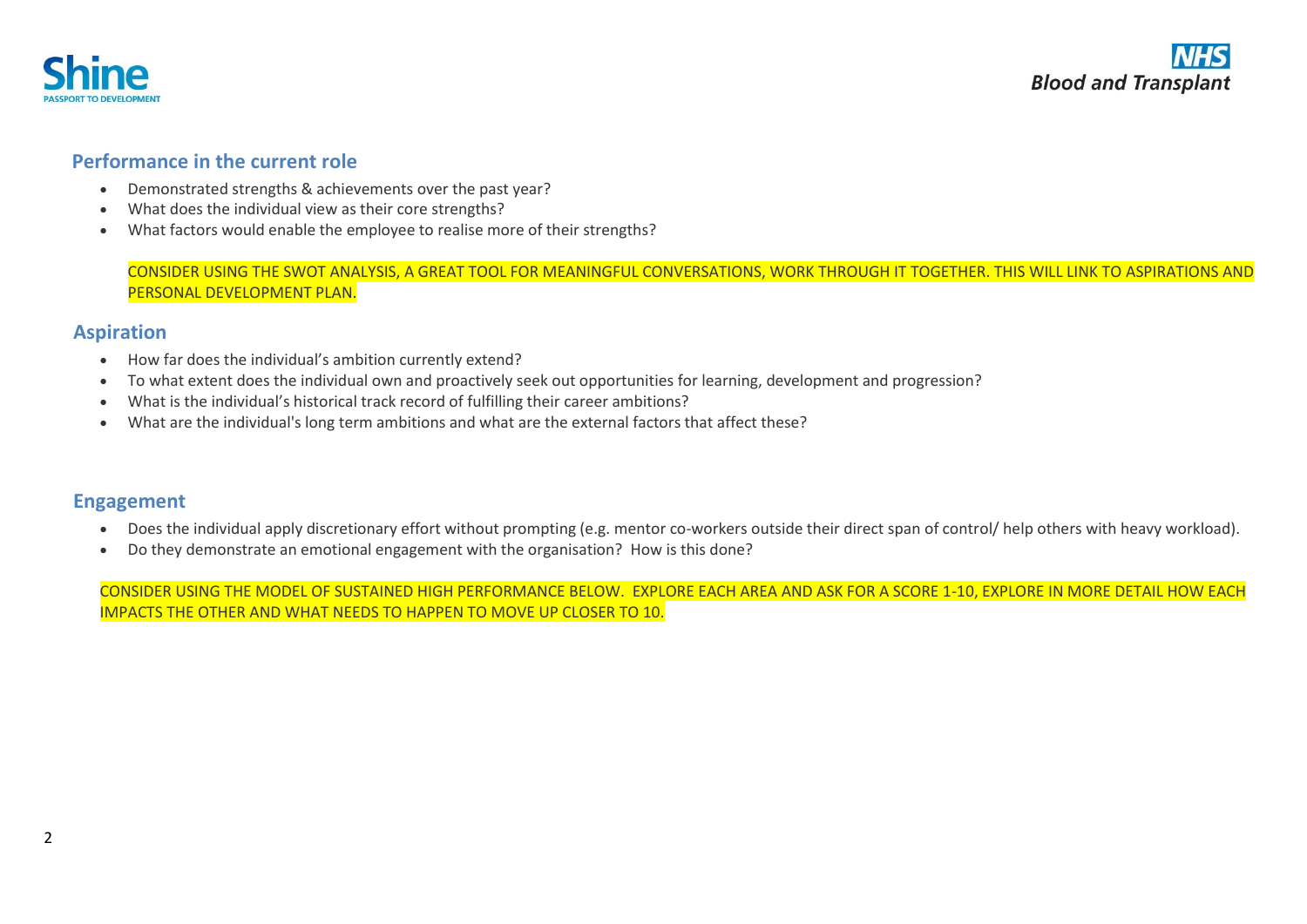



## **Ability**

- Do they demonstrate the behaviours NHSBT expect.
- Do they meet the range of technical or functional skills needed?
- Do they exhibit the attitudes and responses required for success at the next level? (E.g. drive and energy to get things done, desire to improve performance, resilience, calm under pressure, self-aware and with a healthy regard for self and others).

## **Focusing on possible next steps for the individual**

- What development objectives should be part of the individual's development plan?
- What particular development opportunities and activities would best support the achievement of these development objectives? (E.g. stretch assignments, secondments).
- What can be done and by who to support the individual achieve their career and development objectives?
- What barriers may prevent or block their development? Who owns these barriers?
- How can you help them overcome these?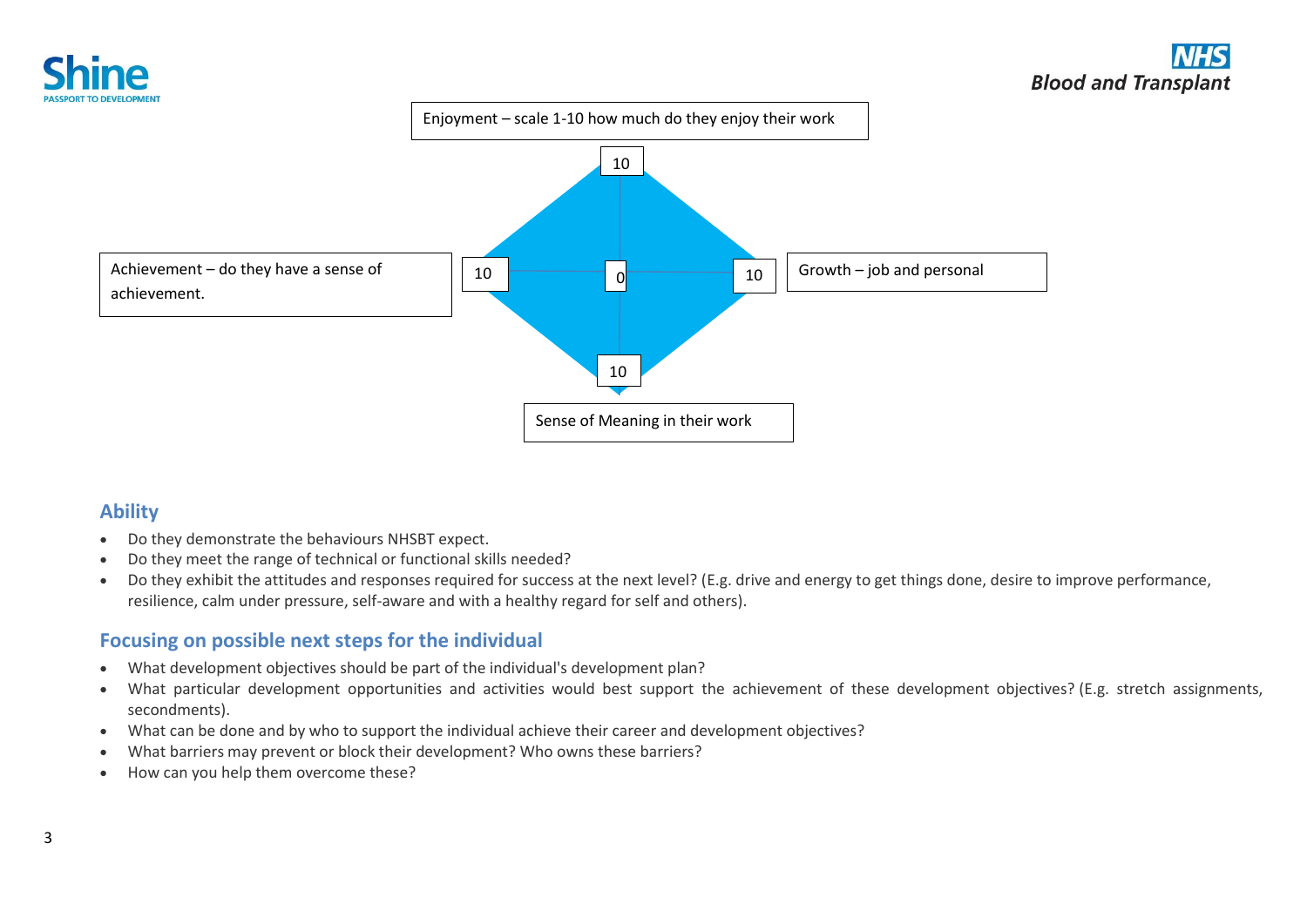

## **Other Prompt questions**

Emphasis should be on asking questions to understand what the individual really wants, needs etc. and enabling them to take responsibility for their actions.

#### **What do you want in the future?**

- o (Helping them to open up a picture of what they really want generates energy and optimism).1-5 years from now what would be the ideal scenario for you? Where do you want to be? (Keep prompting – what else?)
- o Where would you be working?
- o What kind of responsibilities would you have?
- o What size team?
- o What would you be doing?
- o What would you have that you don't have now?
- o How is that valuable to you? How important is it to you?
- o How would you know when you've got there?
- o What would it mean to you to achieve this?
- o What will be the benefits of achieving this? And the costs?
- o Does this feel realistic?
- o When do you want to achieve it by?

#### **What's happening now?**

- o Ask for examples of when they have been at their best, critical incidents that they found particularly demanding.
- o Affirm and respectfully challenge to help them explore and hear what they say (and don't say). Encourage them to explore the perception of others.
- o Emphasis is on their behaviours, skills and actions and also to help them see any blind spots. Listen and reflect back what you hear (paraphrasing, summarising, open questions etc.)
- o Tell me about a time when…?
- o How did it feel when…?
- o How does it feel now as you look back on…?
- o What do other people say about their performance, behaviour & what they bring to the role?
- o What personal style helps/hinders them?
- $\circ$  How do you think others (colleagues, customers etc.) saw/would have seen it/you?
- o What are you proudest of in this situation?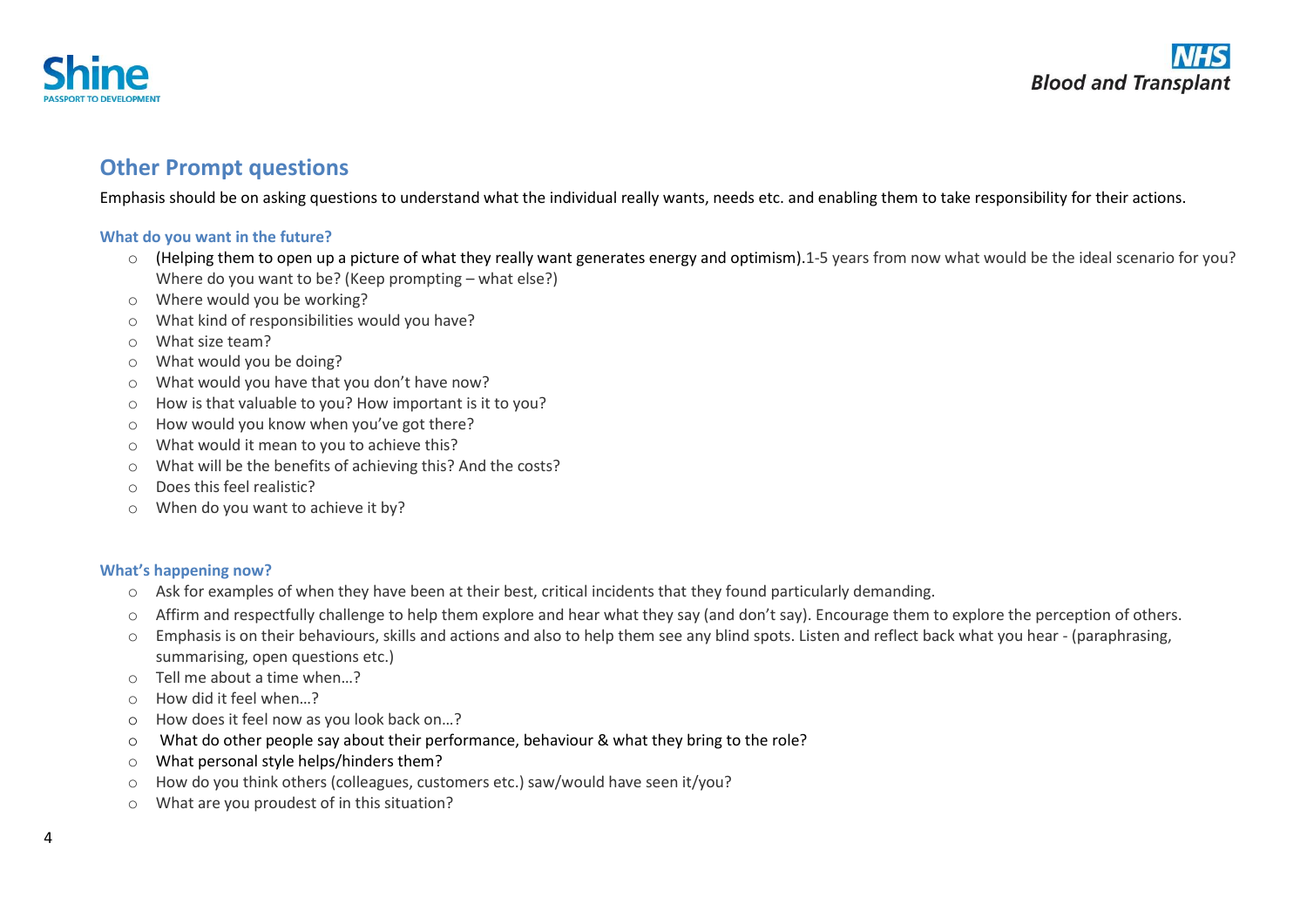

- o And what would you do differently with hindsight?
- o What did you learn from this experience?
- o And what do you still want to develop further?
- o What does this tell you about yourself?
- o What is needed to ensure continuous performance and maintain motivation?
- o What do they do with good ideas?
- o What support do they get/need from manager, peers, and direct reports?
- o How might NHSBT better utilise their skills and experience?
- o Do they influence in areas they don't have 'power' or 'mandate' in?

#### **How will you get there?**

- $\circ$  (Focus on development opportunities encourage individuals to take responsibility and identify the support they will need). Having identified their goals explore possible strategies and specific actions, and considering what might hinder progress. Check out their commitment. What needs to happen to reach this goal?
- o How many different ways are there for you to do this?
- o What /who might help?
- o What will you need to do more or less of?
- o What has worked for others?
- o What has worked well for you in the past?
- o What about some wild ideas?
- o Which of these ideas appeals to you most?
- o What are within your control?
- o What might get in the way?
- o How will you overcome that?
- o What will you do first? What will be the next move?
- o When will that happen?
- o Does this feel like the right thing for you to be doing?
- o On a scale of 1-10 how likely are you to take this action by that deadline?
- o What advice would you give yourself as you begin this?